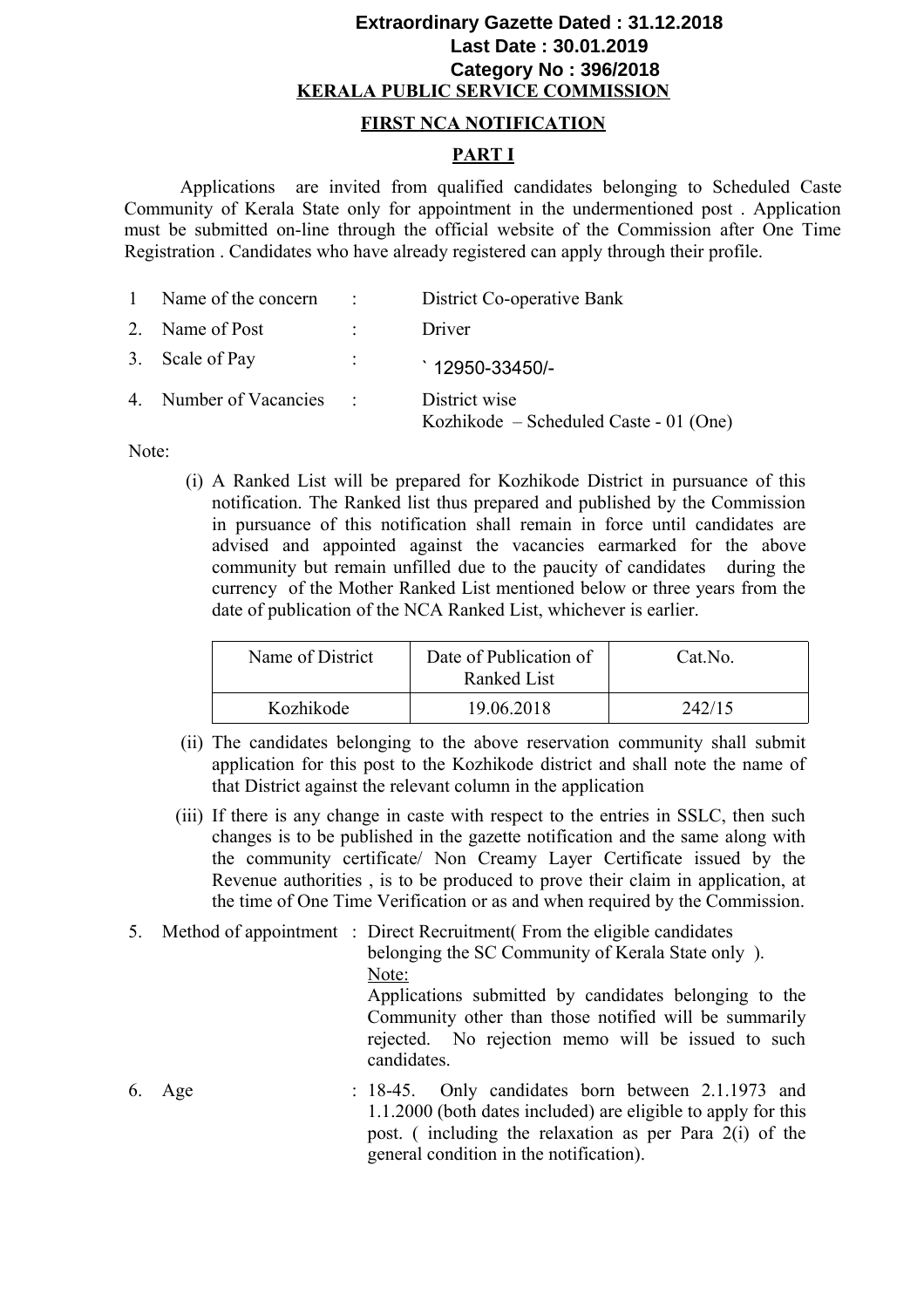Note:-

- (a) For concessions allowed in upper age limit, subject to the condition that the maximum age limit shall in no case exceed 50 years, please see para (2) of the General Conditions under Part II of this Notification.
- (b) Relaxation of age will be allowed to all provisional employees of the Twenty Nine Co-operative Institutions mentioned in G.O.(P) No.41/98 dated 09.03.1998 (whether they continue in service or relieved from service) who have been appointed through the Employment Exchange to the extent of their provisional service provided they possess a minimum service of One year in the provisional appointment. The maximum period of relaxation allowed to such persons will be five years. Once they get appointment on regular basis, the concession will not be available to further appointment to any post. The candidates who are entitled to the above concession shall note the details thereof in the respective columns of the applications and submit a certificate (Original) obtained from the Head of Office or Head of Department or appointing authority of the Co-operative Institutions concerned, when the Commission called for. The Certificate should contain all the relevant particulars such as the post in which the applicant has/had provisional service, the scale of pay, name of the Co-operative Institutions in which he/she has/had worked, the date of commencement of Provisional Service and the date of termination of the Provisional Service. It should also be noted in the Certificate that the applicant is not holding regular appointment under the Co-operative Institutions. The Original Certificate thus produced will not be returned to the candidates.
- 7. Qualifications:-

:-

- (1) Pass in standard VII
- (2) Must possess a Light Duty Motor Vehicle Driving licence of at least three years standing and Driver's Badge.
- Note a) Candidates shall possess current driving licence throughout all the stages of selection as on the last date of application, OMR Test,practical test, interview etc.
	- b) All the Qualifications for the post must have been acquired on or before the last date for receipt of application.
	- c) Candidates who claim equivalent qualification instead of qualification mentioned in the Notification shall produce the relevant Government Order to prove the equivalency at the time of Verification, then only such qualification shall be treated as equivalent to the qualification concerned
	- d) Rule 10 a (ii) of the Part II of KS & SSR will be applicable for this post
- (3) Medical Fitness:-
	- (a) Ear Hearing should be perfect.

|  |                        | Right Eye Left Eye          |  |
|--|------------------------|-----------------------------|--|
|  | (b) Eye Distant vision | 6/6 Snellen 6/6 Snellen     |  |
|  | Near vision            | $0.5$ snellen $0.5$ snellen |  |
|  | Colour vision          | Normal                      |  |
|  | Night blindness        | $N_{1}$                     |  |
|  |                        |                             |  |

(c) Muscles and joints- No paralysis and all joints with free movements.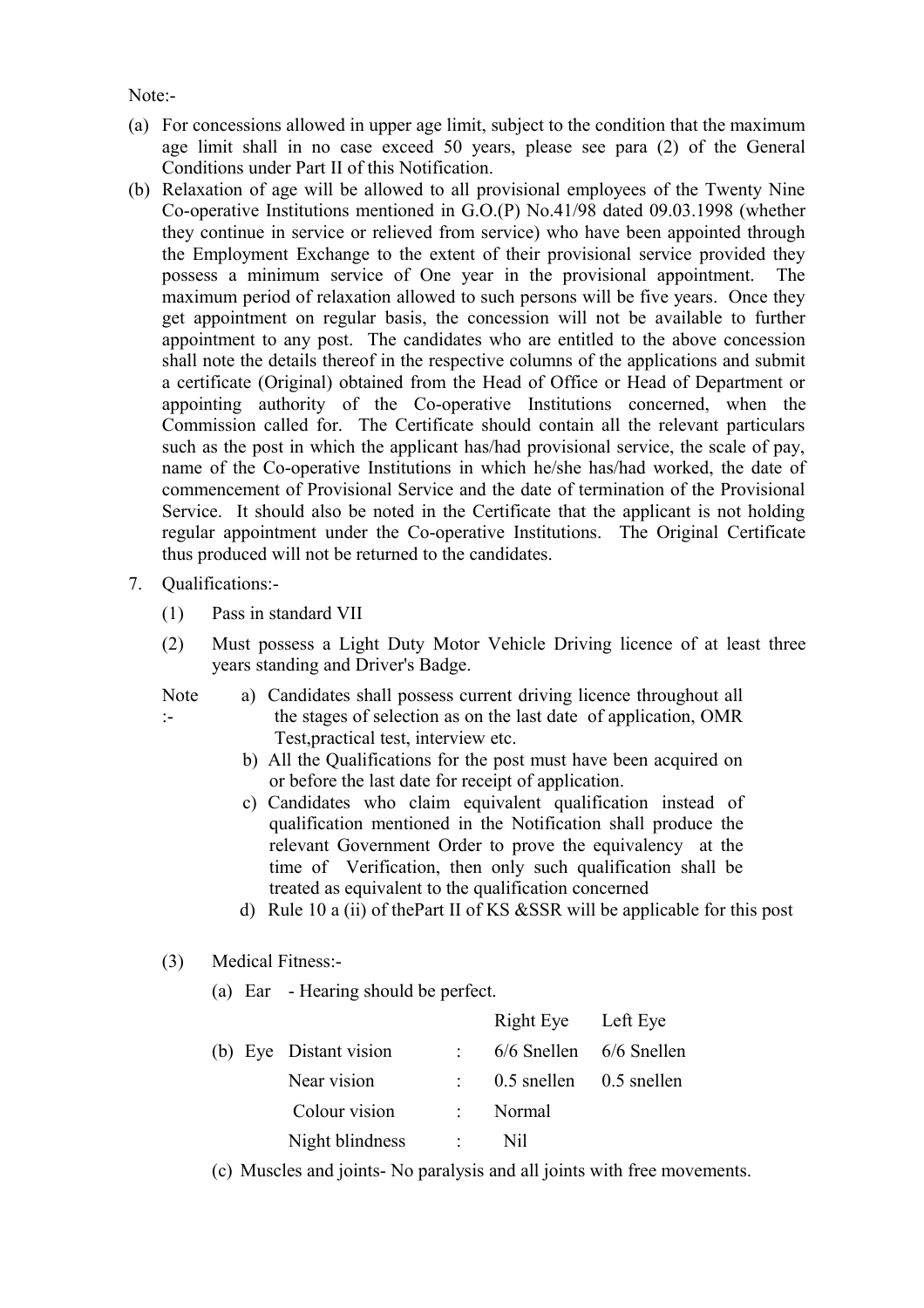- (d) Nervous System- Perfectly normal and free from any infectious diseases.
- Note:1) The practical test including H test to assess the proficiency in driving will be conducted by the Kerala Public Service Commission. Only those who pass the ground test will be considered for Road test.
	- 2) Differently abled persons are not eligible to apply for the post.
	- 3) Candidates found eligible on the basis of the marks obtained in practical tests will have to produce a medical certificate in the prescribed form in original as mentioned in para 7 (3) above from a medical officer not below the rank of an Assistant Surgeon. A medical certificate regarding vision obtained from an Ophthalmologist in Govt service also has to be produced.

## FORM OF MEDICAL CERTIFICATE REGARDING PHYSICAL FITNESS FOR THE POST OF DRIVER

(To be filled up by a Medical Officer not below the rank of an Assistant Surgeon)

| 1. | What is the applicant's apparent age? |                                                                                                                                       |  |
|----|---------------------------------------|---------------------------------------------------------------------------------------------------------------------------------------|--|
| 2. |                                       | Is the applicant to the best of your judgment, subject to epilepsy,<br>vertigo or any mental ailment likely to affect his efficiency? |  |
| 3. |                                       | Does the applicant suffer from any heart or lungs disorder which<br>might interfere with the performance of his duties as a Driver?   |  |
| 4. | hearing perfect?                      | Does the applicant suffer from any degree of deafness, which<br>would prevent his hearing the ordinary sound signals? Is his          |  |
| 5. |                                       | Has the applicant any deformity or loss of finger, which would<br>interfere with the efficient performance of his duties as a driver? |  |
| 6. | movements)                            | State of Muscles and Joints (No paralysis and all joints with free                                                                    |  |
| 7. | infectious diseases)                  | State of Nervous System (Perfectly normal and free from any                                                                           |  |
| 8. | use of alcohol, tobacco or drinks?    | Does he show any evidence of being addicted to the extensive                                                                          |  |
| 9. | Marks of Identification               |                                                                                                                                       |  |
|    |                                       |                                                                                                                                       |  |
|    |                                       | certify to the best of my knowledge and belief that the applicant Shri.                                                               |  |
|    |                                       | the attached photograph has a reasonably correct likeness.                                                                            |  |
|    |                                       | (The signature of the Medical officer shall be affixed on the photograph.)                                                            |  |
|    | Photo of the                          |                                                                                                                                       |  |
|    |                                       |                                                                                                                                       |  |

| candidate |               | Signature               |
|-----------|---------------|-------------------------|
|           |               | Name                    |
| Place:    |               | Designation $\&$        |
| Date:     |               | <b>Official Address</b> |
|           | (office seal) |                         |

FORM OF MEDICAL CERTIFICATE REGARDING VISION FOR THE POST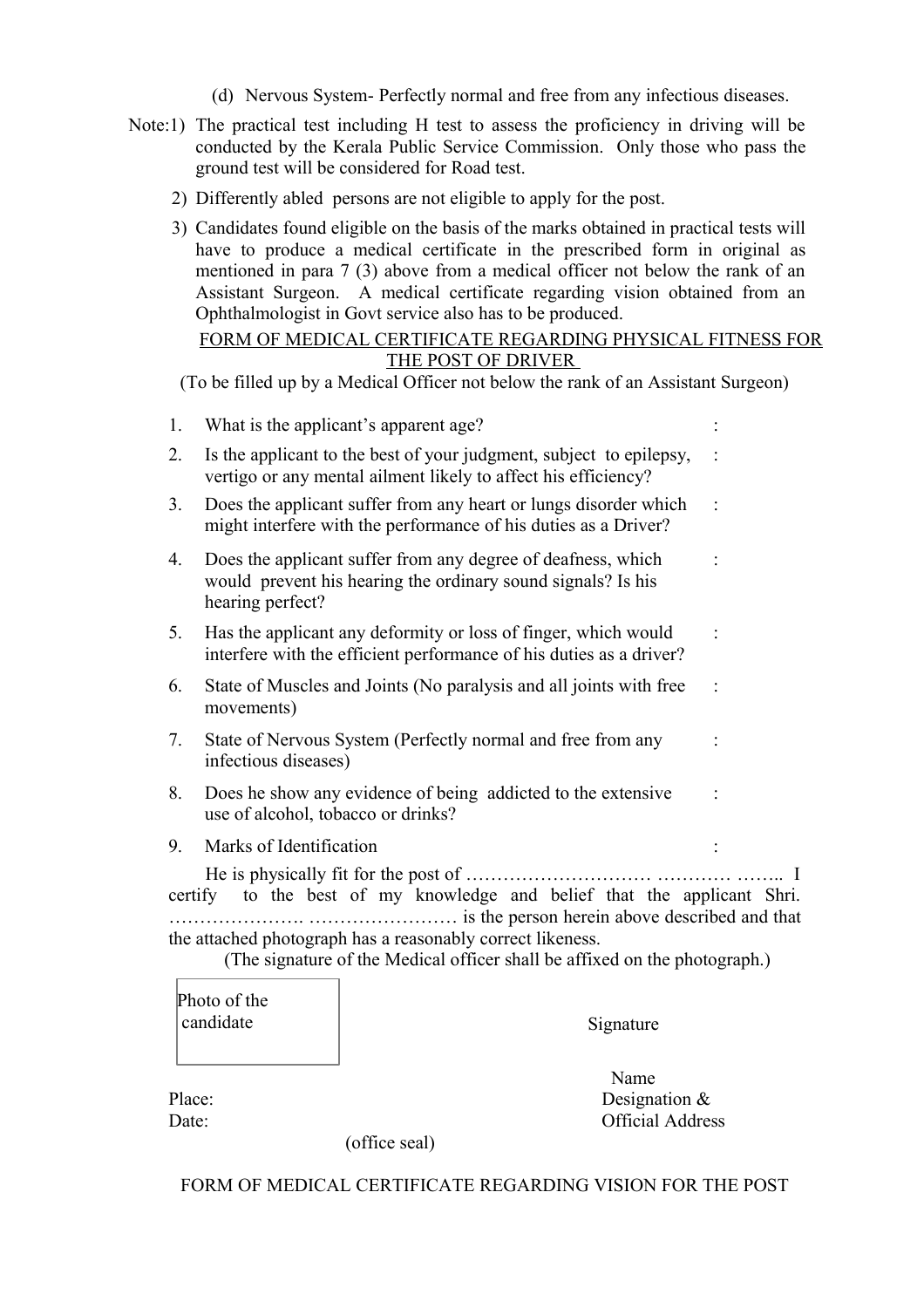#### OF DRIVER

(To be filled up by an Ophthalmologist in Government Service)

- 1. Is there any defect of vision? If so, has it been corrected by suitable spectacles so that the distant vision is 6/6 snellen and near vision is 0.5 snellen.
- 2. Can the applicant readily distinguish the pigmentary colours red and green?
- 3. Does the applicant suffer from any night blindness? : I have this day medically examined Shri ………………………. and found that he has no defect of vision which would render him unsuitable for the post of Driver and his standards of vision are as follows.

# Standards of Vision

(Eye sight without glasses)

:

:

|                | Right Eye        | Left Eye         |
|----------------|------------------|------------------|
| Distant Vision | $\ldots$ snellen | $\ldots$ snellen |

- 2. Near Vision ………….snellen ………….snellen
- 3. Field of vision …....................

(specify whether full or not, Entry 'Normal', 'Good' etc. will be inappropriate here)

- 4. Colour blindness
- 5. Squint
- 6. Any morbid conditions of the eyes or lids of either eye. His standards of vision are fit for the post of Driver I certify to the best of my knowledge and belief that the applicant Shri ..

…………… …………. ………….. ………….. …………….. is the person herein above described and that the attached photograph has a reasonably correct likeness (The signature of the Ophthalmologist shall be affixed on

the photograph leaving the face clear.)

candidate Signature Photo of the

 $(c)$ 

 Name Place: Designation & Date: Official Address

(office seal)

Note:- Details regarding standards of vision should be clearly stated in the certificate, as given above and vague statements such as vision Normal etc. will not be accepted. Specification for each eye should be stated separately. Special attention should be directed to the distant vision. Required standard of vision are as follows.

|     |                      | Right Eye     | Left Eye      |
|-----|----------------------|---------------|---------------|
| (a) | Distant vision       | $6/6$ snellen | $6/6$ snellen |
| (b) | Near vision          | $0.5$ snellen | $0.5$ snellen |
| (c) | Each eye must have   |               |               |
|     | full field of vision |               |               |

8. Mode of submitting applications:- Candidates must register as per "ONE TIME REGISTRATION" with the Official Website of Kerala Public Service Commission ['www.keralapsc.gov.in](http://www.keralapsc.gov.in/)' before